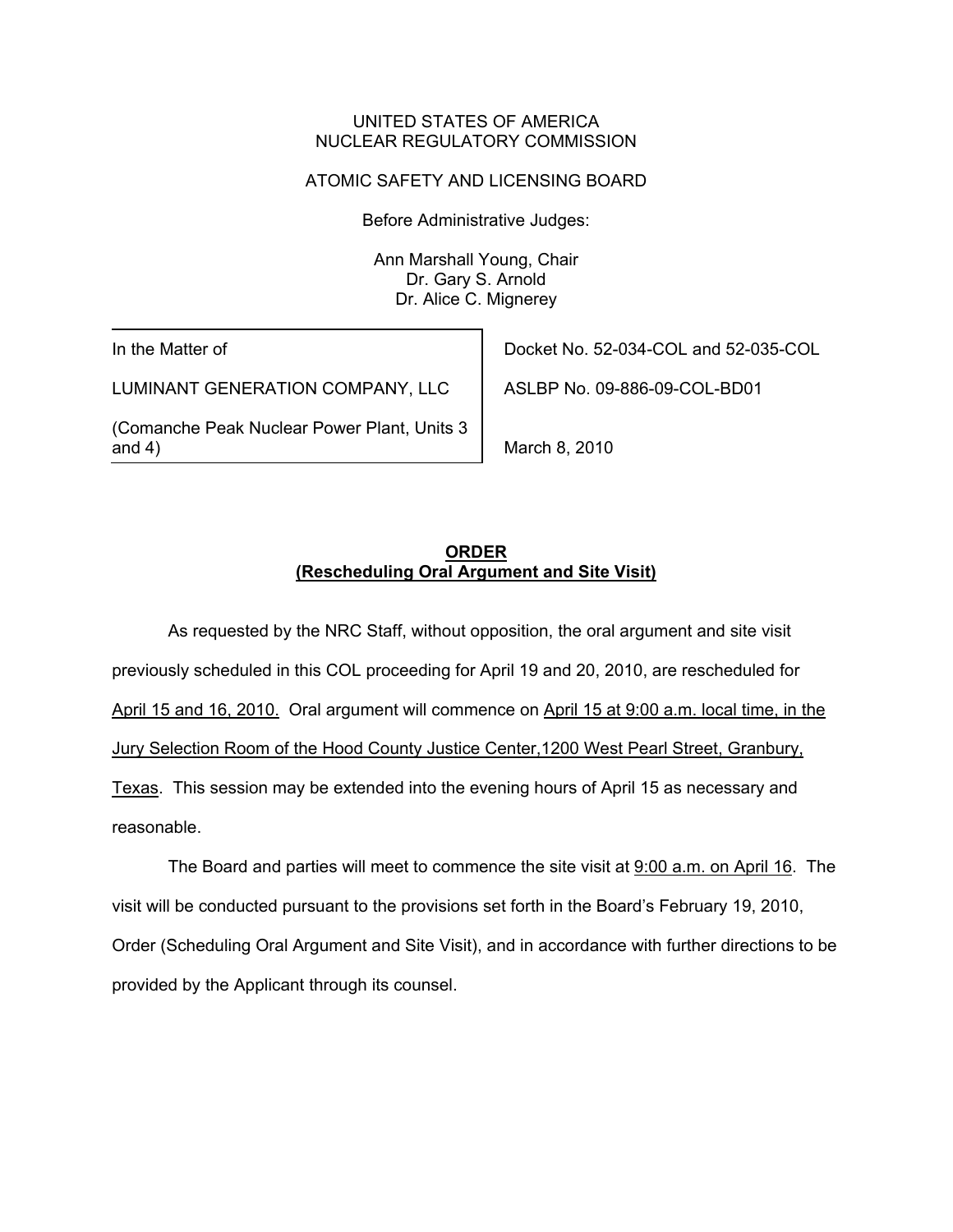Prior to the oral argument, the Board may provide additional information and questions for the parties to address.

 $\overline{\phantom{a}}$  , and the contract of the contract of the contract of the contract of the contract of the contract of the contract of the contract of the contract of the contract of the contract of the contract of the contrac

It is so ORDERED.

FOR THE ATOMIC SAFETY AND LICENSING BOARD<sup>[1](#page-1-0)</sup>

*/RA/*

Ann Marshall Young, Chair ADMINISTRATIVE JUDGE

Rockville, Maryland March 8, 2010

 $\overline{a}$ 

<span id="page-1-0"></span> $1$  Copies of this Order were filed this date with the agency's E-filing system for service to all parties.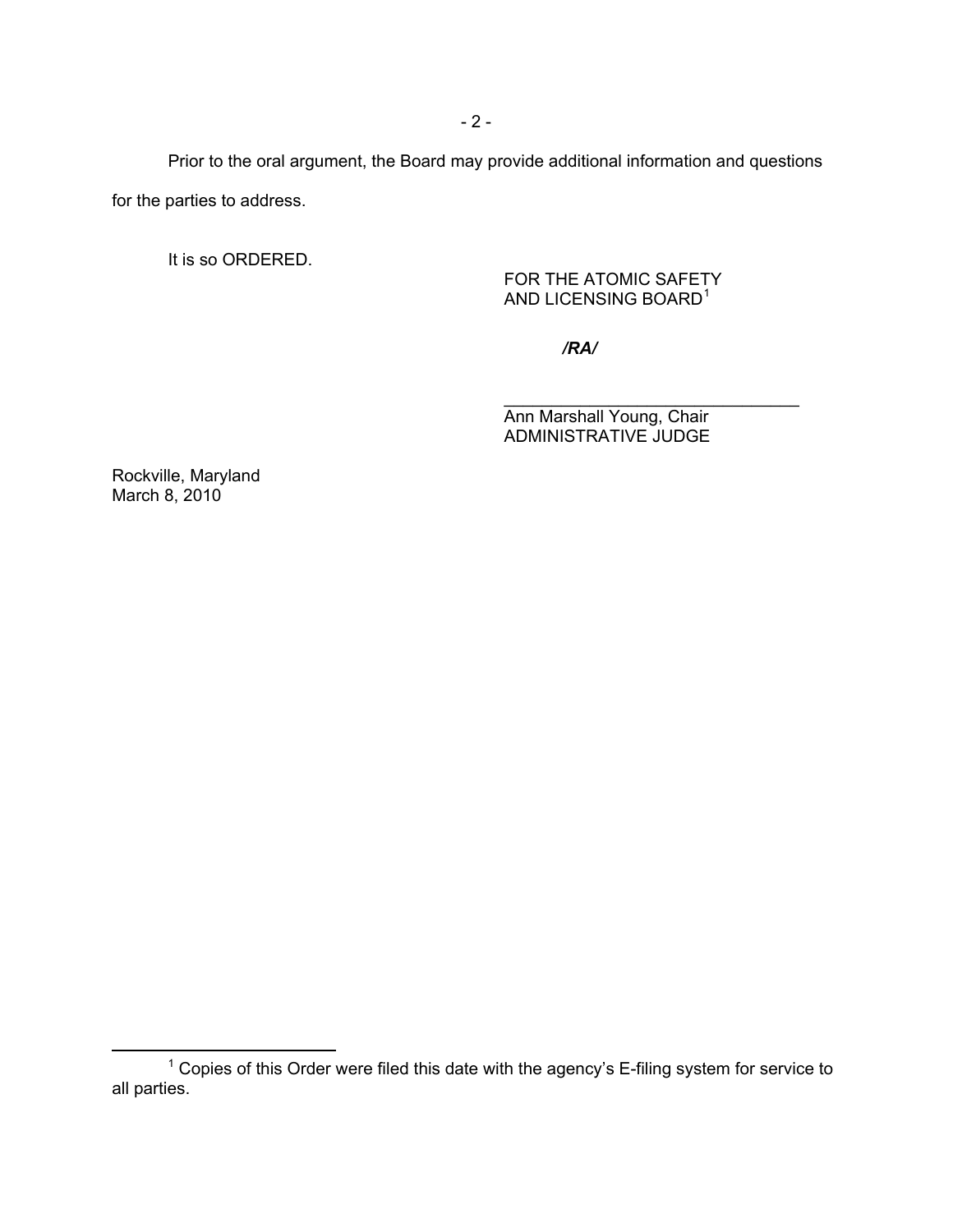# UNITED STATES OF AMERICA NUCLEAR REGULATORY COMMISSION

 $\rightarrow$ 

In the Matter of (1)

LUMINANT GENERATION COMPANY, LLC ) Docket Nos. 52-034-COL

 $)$ ) and the contract of  $\mathcal{L}$ 

) and 52-035-COL

(Comanche Peak Nuclear Power Plant, ) Units  $3$  and  $4$ )

### CERTIFICATE OF SERVICE

I hereby certify that copies of the foregoing ORDER (RESCHEDULING ORAL ARGUMENT AND SITE VISIT) have been served upon the following persons by Electronic Information Exchange.

Office of Commission Appellate Adjudication U.S. Nuclear Regulatory Commission Washington, DC 20555-0001 E-mail: ocaamail@nrc.gov

U.S. Nuclear Regulatory Commission. Atomic Safety and Licensing Board Panel Mail Stop T-3F23 Washington, DC 20555-0001

Ann Marshall Young, Chairman Administrative Judge E-mail: ann.young@nrc.gov

Gary S. Arnold Administrative Judge E-mail: gxa1@nrc.gov

Alice C. Mignerey Administrative Judge E-mail: acm3@nrc.gov

Matthew F. Rotman, Law Clerk E-mail: matthew.rotman@nrc.gov Ann Hove, Law Clerk E-mail: **Ann.Hove@nrc.gov** 

U.S. Nuclear Regulatory Commission Office of the Secretary of the Commission Rulemakings & Adjudications Staff Mail Stop O-16C1 Washington, DC 20555-0001 E-mail: hearingdocket@nrc.gov

U.S. Nuclear Regulatory Commission Office of the General Counsel Mail Stop - O-15 D21 Washington, DC 20555-0001 Marian Zobler, Esq. Laura Goldin, Esq. James P. Biggins, Esq. Susan Vrahoretis, Esq. Sara Kirkwood, Esq. Christopher Hair, Esq. E-mail: Marian.Zobler@nrc.gov laura.goldin@nrc.gov ipb4@nrc.gov susan.vrahoretis@nrc.gov Sara.Kirkwood@nrc.gov CCH2@nrc.gov

OGC Mail Center : OGCMailCenter@nrc.gov